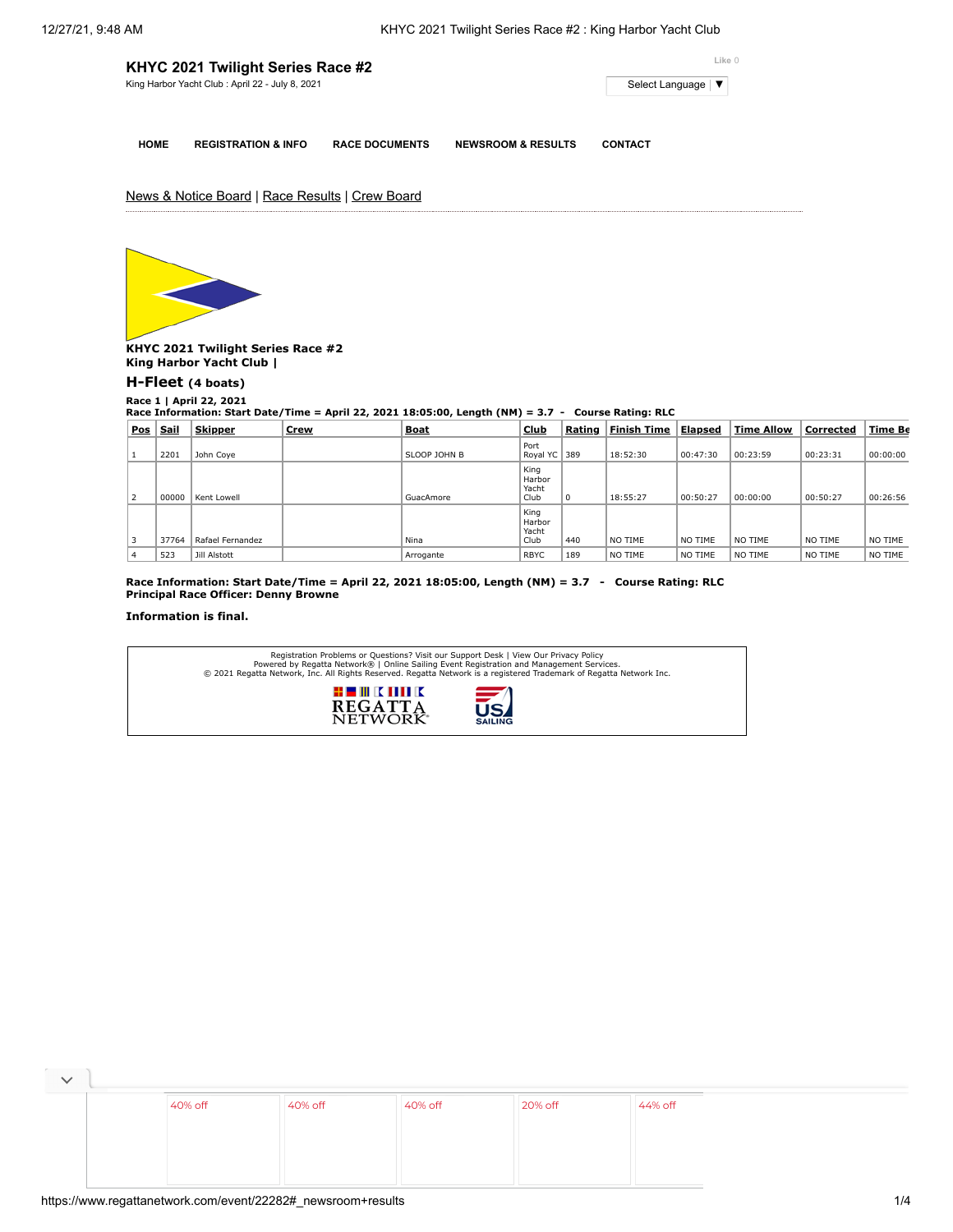$\overline{\phantom{a}}$ [40%](https://cat.da.us.criteo.com/m/delivery/ck.php?cppv=3&cpp=13TaKGWTjr7ZF-bDfSo5VYW6s6Dt5CGyGy0Gvnz_pR3NPOpLOPYduSsEzQd9PpdnK_MlKpkOInCkEnXcS93qjmyEA7ktoJHMAnEiXbyQMP_iby_0FAwL8yy1JIqgpY32KK7oZ1aPO4pCtzffC4iFoJ54WWpizTtwWYcNkOfd_cLyOStlN-0HQ7hncvfoVLQS9t0rtafC-_R-OWemkWhFlK2ce5NekbntiTWUV75LyVa69eruC9pDllJtdKZ3IjywPs_iw8H-vbtcVtiMvnHfj0TedKAe0LXNaXgReVZkYvcT8YzMzStqnkr65H__9ISnXloQgEf6oqgmV5jSp2w8T-CHey4Fs_7kkXruCr8Gbguf0kCxofz1ln2HDXfjthe4kJtGPDtgiztXQ2NdPHx7tr10hZ76ihpHKbkmMKs9-NCcdl7XnQXi9QU8qnGGGSYSDr-tFaga_B6SCp2n09SVC0fykEN1LOcLPaqHjJ93sYqQCdvvd8OawVA3J19p52kH3X4_7w&maxdest=https%3A%2F%2Fwww.jcpenney.com%2Fp%2Fstudio-1-sleeveless-fit-flare-dress%2Fppr5008128171%3FpTmplType%3Dregular%26utm_source%3Dcriteo%26utm_medium%3Ddisplay%26utm_campaign%3Dallusers%26utm_content%3DWomens-Apparel%26cid%3Ddisplay%7Ccriteo%7CWomens-Apparel%7Cstoregeo) off [40%](https://cat.da.us.criteo.com/m/delivery/ck.php?cppv=3&cpp=yaH4EGWTjr7ZF-bDfSo5VYW6s6Dt5CGyGy0Gvnz_pR3NPOpLOPYduSsEzQd9PpdnK_MlKpkOInCkEnXcS93qjmyEA7ktoJHMAnEiXbyQMP_iby_0FAwL8yy1JIqgpY32KK7oZ1aPO4pCtzffC4iFoJ54WWrXcw7lDGxDccXfg2-MlSgrUcueVah8D4v4WCjkEKUFbpJq0UjRAGrSndRC6yNRUskHUJHFPkITaz2d95XBiSIA7sgKxqlOI5udy4hv_5Le0cuZpEKXrG_rY7jdnckgn6v5x7ZyKebLs7Lrc9Vptltqq4jVxHiIGZrkbnxohHg_sLJ_sWR8wmgXtgRNZEoQ_7jSo7Tjzziacjay5kRUrvOO-EdK5PkzG3HfyEuQubwMKgYhEUXsyaibSGtfxaBMAdBP0JSk1qazRE0XdMuXcO3UJdJZ0hVBTJaOq7fMChzeuxA4FEeVNdexxFRtHTXMttGEbVvPZl0ktezPBg-MPNvKwMQnYBVc1QQBVdjukjoWcA&maxdest=https%3A%2F%2Fwww.jcpenney.com%2Fp%2Flondon-times-sleeveless-neck-tie-midi-maxi-dress%2Fppr5008128030%3FpTmplType%3Dregular%26utm_source%3Dcriteo%26utm_medium%3Ddisplay%26utm_campaign%3Dallusers%26utm_content%3DWomens-Apparel%26cid%3Ddisplay%7Ccriteo%7CWomens-Apparel%7Cstoregeo) off [40%](https://cat.da.us.criteo.com/m/delivery/ck.php?cppv=3&cpp=ImZnS2WTjr7ZF-bDfSo5VYW6s6Dt5CGyGy0Gvnz_pR3NPOpLOPYduSsEzQd9PpdnK_MlKpkOInCkEnXcS93qjmyEA7ktoJHMAnEiXbyQMP_iby_0FAwL8yy1JIqgpY32KK7oZ1aPO4pCtzffC4iFoJ54WWpizTtwWYcNkOfd_cLyOStlgy4CNpO8aCKx1egB60bldRieHigMDx1Vxmy83bdiwoH4vqnmopiEs_wm92rD3lK3I4Lh0gyufa09IXbSc-R9Xq5wVkuoBVQyBOKJZBf4rtoKtSGRLABuZHzfUFmBr71GrkeGaptL8LhWeG05cFwyjs_mxSFW5_a3ogLayLSiBN6u_zof-jZkO61R1exR7SPGgdwcTJBwcMP4sEGUmu6y_Xw-kfFij2v0Fd14AB9IcNIxo5JjLnLVasn1nAz1IdwIZlTdqfa36aksSX7rHL1AtzHsku3ljMUrlg2-aaYjfkOISVr07IE7yU_Zy4QXUjWH8ETJwmRUW5gGTToZLaZYRQ&maxdest=https%3A%2F%2Fwww.jcpenney.com%2Fp%2Fronni-nicole-long-sleeve-swing-dresses%2Fppr5008109855%3FpTmplType%3Dregular%26utm_source%3Dcriteo%26utm_medium%3Ddisplay%26utm_campaign%3Dallusers%26utm_content%3DWomens-Apparel%26cid%3Ddisplay%7Ccriteo%7CWomens-Apparel%7Cstoregeo) off [20%](https://cat.da.us.criteo.com/m/delivery/ck.php?cppv=3&cpp=0UWEV2WTjr7ZF-bDfSo5VYW6s6Dt5CGyGy0Gvnz_pR3NPOpLOPYduSsEzQd9PpdnK_MlKpkOInCkEnXcS93qjmyEA7ktoJHMAnEiXbyQMP_iby_0FAwL8yy1JIqgpY32KK7oZ1aPO4pCtzffC4iFoJ54WWrXcw7lDGxDccXfg2-MlSgr9_jd_LyIRp8Vgs3qJPnaLUHmp23nY5PUXicOdXtKW_7SG2b8UjP2LCjcFEw2aA-55tABjRcSYRZHLcoWpibGaa2U9w1121qSZavRnQqs0Lorw9Q4TOa_EtDwzwn8dAr_Dnb-YOQaC33qSDh1wGQvWJY3RpYl5eK8P4FxH3DqcjpEFLdClFfeC1CKqKXI9is7sXBM6tT-VGEOjyzfnOlwwhtdlbM1aaB5h7DnAI6pI4ggk_Z4rcwb6zvgPyZErP6i37kjqmNCRgawfcwJ94EiG2TYCuZUtPO-k_FOSGIkmAyyS0u5fuUEnb--XN8-3lOwwqRdT8O36nZTJjWzVov4Jg&maxdest=https%3A%2F%2Fwww.jcpenney.com%2Fp%2F24-7-comfort-apparel-long-sleeve-a-line-dress-maternity%2Fppr5008059282%3FpTmplType%3Dregular%26utm_source%3Dcriteo%26utm_medium%3Ddisplay%26utm_campaign%3Dallusers%26utm_content%3DWomens-Apparel%26cid%3Ddisplay%7Ccriteo%7CWomens-Apparel%7Cstoregeo) off [44%](https://cat.da.us.criteo.com/m/delivery/ck.php?cppv=3&cpp=7trce2WTjr7ZF-bDfSo5VYW6s6Dt5CGyGy0Gvnz_pR3NPOpLOPYduSsEzQd9PpdnK_MlKpkOInCkEnXcS93qjmyEA7ktoJHMAnEiXbyQMP_iby_0FAwL8yy1JIqgpY32KK7oZ1aPO4pCtzffC4iFoJ54WWpizTtwWYcNkOfd_cLyOStloFbg84S9g4M7exDxQ9CPsEikv4XVh6JO2mzBDkKUDRAIqNGdUjbmA29eUe_z5eCwkhlJTVLd-se63VBzEbLN04kjG13kUipdKjfZ_C65joZ0WapqLAvZuv-q3Jt5Uk7Pv8Sh8LqrLpmRJeYoH4PeM34U1S57FZ90fqch15cuW9lHKTzallqG6PEauvZpulzbTtVsI53KNR-P2PznLnXGo8U7kTP1PZvtXAYBlOGKarlRpo-K59LH84POiETiEKG3ZeRStlYKaAx_NBoMMyYncReYJjbMRfQjCmT1gEz0YYJ7xWvQaL2nZePc96ggX4t-jVA3FVPM4T4xEcF-IiBBVA&maxdest=https%3A%2F%2Fwww.jcpenney.com%2Fp%2Fryegrass-long-sleeve-party-dress%2Fppr5008122327%3FpTmplType%3Dregular%26utm_source%3Dcriteo%26utm_medium%3Ddisplay%26utm_campaign%3Dallusers%26utm_content%3DWomens-Apparel%26cid%3Ddisplay%7Ccriteo%7CWomens-Apparel%7Cstoregeo) off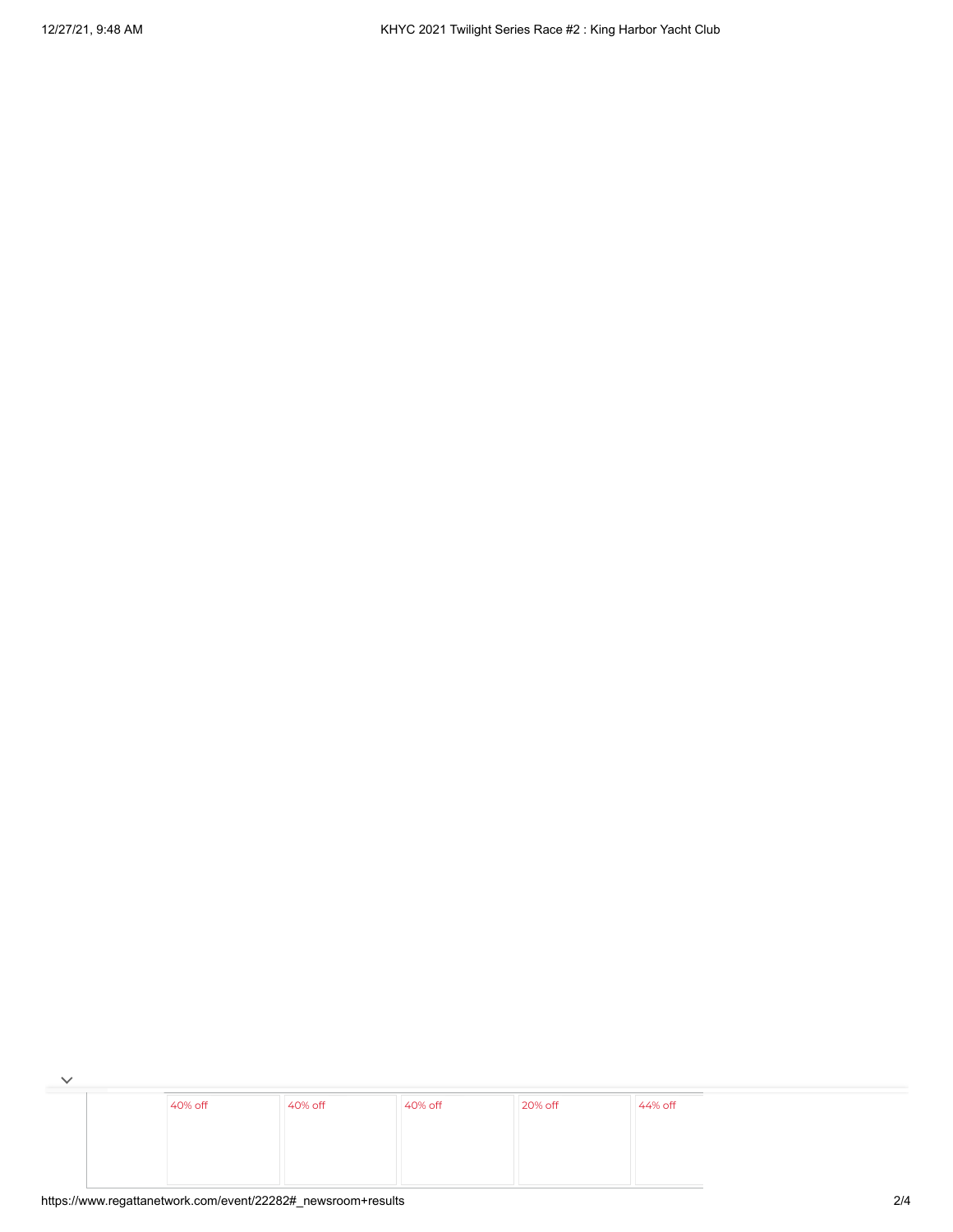$\overline{\phantom{a}}$ [40%](https://cat.da.us.criteo.com/m/delivery/ck.php?cppv=3&cpp=13TaKGWTjr7ZF-bDfSo5VYW6s6Dt5CGyGy0Gvnz_pR3NPOpLOPYduSsEzQd9PpdnK_MlKpkOInCkEnXcS93qjmyEA7ktoJHMAnEiXbyQMP_iby_0FAwL8yy1JIqgpY32KK7oZ1aPO4pCtzffC4iFoJ54WWpizTtwWYcNkOfd_cLyOStlN-0HQ7hncvfoVLQS9t0rtafC-_R-OWemkWhFlK2ce5NekbntiTWUV75LyVa69eruC9pDllJtdKZ3IjywPs_iw8H-vbtcVtiMvnHfj0TedKAe0LXNaXgReVZkYvcT8YzMzStqnkr65H__9ISnXloQgEf6oqgmV5jSp2w8T-CHey4Fs_7kkXruCr8Gbguf0kCxofz1ln2HDXfjthe4kJtGPDtgiztXQ2NdPHx7tr10hZ76ihpHKbkmMKs9-NCcdl7XnQXi9QU8qnGGGSYSDr-tFaga_B6SCp2n09SVC0fykEN1LOcLPaqHjJ93sYqQCdvvd8OawVA3J19p52kH3X4_7w&maxdest=https%3A%2F%2Fwww.jcpenney.com%2Fp%2Fstudio-1-sleeveless-fit-flare-dress%2Fppr5008128171%3FpTmplType%3Dregular%26utm_source%3Dcriteo%26utm_medium%3Ddisplay%26utm_campaign%3Dallusers%26utm_content%3DWomens-Apparel%26cid%3Ddisplay%7Ccriteo%7CWomens-Apparel%7Cstoregeo) off [40%](https://cat.da.us.criteo.com/m/delivery/ck.php?cppv=3&cpp=yaH4EGWTjr7ZF-bDfSo5VYW6s6Dt5CGyGy0Gvnz_pR3NPOpLOPYduSsEzQd9PpdnK_MlKpkOInCkEnXcS93qjmyEA7ktoJHMAnEiXbyQMP_iby_0FAwL8yy1JIqgpY32KK7oZ1aPO4pCtzffC4iFoJ54WWrXcw7lDGxDccXfg2-MlSgrUcueVah8D4v4WCjkEKUFbpJq0UjRAGrSndRC6yNRUskHUJHFPkITaz2d95XBiSIA7sgKxqlOI5udy4hv_5Le0cuZpEKXrG_rY7jdnckgn6v5x7ZyKebLs7Lrc9Vptltqq4jVxHiIGZrkbnxohHg_sLJ_sWR8wmgXtgRNZEoQ_7jSo7Tjzziacjay5kRUrvOO-EdK5PkzG3HfyEuQubwMKgYhEUXsyaibSGtfxaBMAdBP0JSk1qazRE0XdMuXcO3UJdJZ0hVBTJaOq7fMChzeuxA4FEeVNdexxFRtHTXMttGEbVvPZl0ktezPBg-MPNvKwMQnYBVc1QQBVdjukjoWcA&maxdest=https%3A%2F%2Fwww.jcpenney.com%2Fp%2Flondon-times-sleeveless-neck-tie-midi-maxi-dress%2Fppr5008128030%3FpTmplType%3Dregular%26utm_source%3Dcriteo%26utm_medium%3Ddisplay%26utm_campaign%3Dallusers%26utm_content%3DWomens-Apparel%26cid%3Ddisplay%7Ccriteo%7CWomens-Apparel%7Cstoregeo) off [40%](https://cat.da.us.criteo.com/m/delivery/ck.php?cppv=3&cpp=ImZnS2WTjr7ZF-bDfSo5VYW6s6Dt5CGyGy0Gvnz_pR3NPOpLOPYduSsEzQd9PpdnK_MlKpkOInCkEnXcS93qjmyEA7ktoJHMAnEiXbyQMP_iby_0FAwL8yy1JIqgpY32KK7oZ1aPO4pCtzffC4iFoJ54WWpizTtwWYcNkOfd_cLyOStlgy4CNpO8aCKx1egB60bldRieHigMDx1Vxmy83bdiwoH4vqnmopiEs_wm92rD3lK3I4Lh0gyufa09IXbSc-R9Xq5wVkuoBVQyBOKJZBf4rtoKtSGRLABuZHzfUFmBr71GrkeGaptL8LhWeG05cFwyjs_mxSFW5_a3ogLayLSiBN6u_zof-jZkO61R1exR7SPGgdwcTJBwcMP4sEGUmu6y_Xw-kfFij2v0Fd14AB9IcNIxo5JjLnLVasn1nAz1IdwIZlTdqfa36aksSX7rHL1AtzHsku3ljMUrlg2-aaYjfkOISVr07IE7yU_Zy4QXUjWH8ETJwmRUW5gGTToZLaZYRQ&maxdest=https%3A%2F%2Fwww.jcpenney.com%2Fp%2Fronni-nicole-long-sleeve-swing-dresses%2Fppr5008109855%3FpTmplType%3Dregular%26utm_source%3Dcriteo%26utm_medium%3Ddisplay%26utm_campaign%3Dallusers%26utm_content%3DWomens-Apparel%26cid%3Ddisplay%7Ccriteo%7CWomens-Apparel%7Cstoregeo) off [20%](https://cat.da.us.criteo.com/m/delivery/ck.php?cppv=3&cpp=0UWEV2WTjr7ZF-bDfSo5VYW6s6Dt5CGyGy0Gvnz_pR3NPOpLOPYduSsEzQd9PpdnK_MlKpkOInCkEnXcS93qjmyEA7ktoJHMAnEiXbyQMP_iby_0FAwL8yy1JIqgpY32KK7oZ1aPO4pCtzffC4iFoJ54WWrXcw7lDGxDccXfg2-MlSgr9_jd_LyIRp8Vgs3qJPnaLUHmp23nY5PUXicOdXtKW_7SG2b8UjP2LCjcFEw2aA-55tABjRcSYRZHLcoWpibGaa2U9w1121qSZavRnQqs0Lorw9Q4TOa_EtDwzwn8dAr_Dnb-YOQaC33qSDh1wGQvWJY3RpYl5eK8P4FxH3DqcjpEFLdClFfeC1CKqKXI9is7sXBM6tT-VGEOjyzfnOlwwhtdlbM1aaB5h7DnAI6pI4ggk_Z4rcwb6zvgPyZErP6i37kjqmNCRgawfcwJ94EiG2TYCuZUtPO-k_FOSGIkmAyyS0u5fuUEnb--XN8-3lOwwqRdT8O36nZTJjWzVov4Jg&maxdest=https%3A%2F%2Fwww.jcpenney.com%2Fp%2F24-7-comfort-apparel-long-sleeve-a-line-dress-maternity%2Fppr5008059282%3FpTmplType%3Dregular%26utm_source%3Dcriteo%26utm_medium%3Ddisplay%26utm_campaign%3Dallusers%26utm_content%3DWomens-Apparel%26cid%3Ddisplay%7Ccriteo%7CWomens-Apparel%7Cstoregeo) off [44%](https://cat.da.us.criteo.com/m/delivery/ck.php?cppv=3&cpp=7trce2WTjr7ZF-bDfSo5VYW6s6Dt5CGyGy0Gvnz_pR3NPOpLOPYduSsEzQd9PpdnK_MlKpkOInCkEnXcS93qjmyEA7ktoJHMAnEiXbyQMP_iby_0FAwL8yy1JIqgpY32KK7oZ1aPO4pCtzffC4iFoJ54WWpizTtwWYcNkOfd_cLyOStloFbg84S9g4M7exDxQ9CPsEikv4XVh6JO2mzBDkKUDRAIqNGdUjbmA29eUe_z5eCwkhlJTVLd-se63VBzEbLN04kjG13kUipdKjfZ_C65joZ0WapqLAvZuv-q3Jt5Uk7Pv8Sh8LqrLpmRJeYoH4PeM34U1S57FZ90fqch15cuW9lHKTzallqG6PEauvZpulzbTtVsI53KNR-P2PznLnXGo8U7kTP1PZvtXAYBlOGKarlRpo-K59LH84POiETiEKG3ZeRStlYKaAx_NBoMMyYncReYJjbMRfQjCmT1gEz0YYJ7xWvQaL2nZePc96ggX4t-jVA3FVPM4T4xEcF-IiBBVA&maxdest=https%3A%2F%2Fwww.jcpenney.com%2Fp%2Fryegrass-long-sleeve-party-dress%2Fppr5008122327%3FpTmplType%3Dregular%26utm_source%3Dcriteo%26utm_medium%3Ddisplay%26utm_campaign%3Dallusers%26utm_content%3DWomens-Apparel%26cid%3Ddisplay%7Ccriteo%7CWomens-Apparel%7Cstoregeo) off